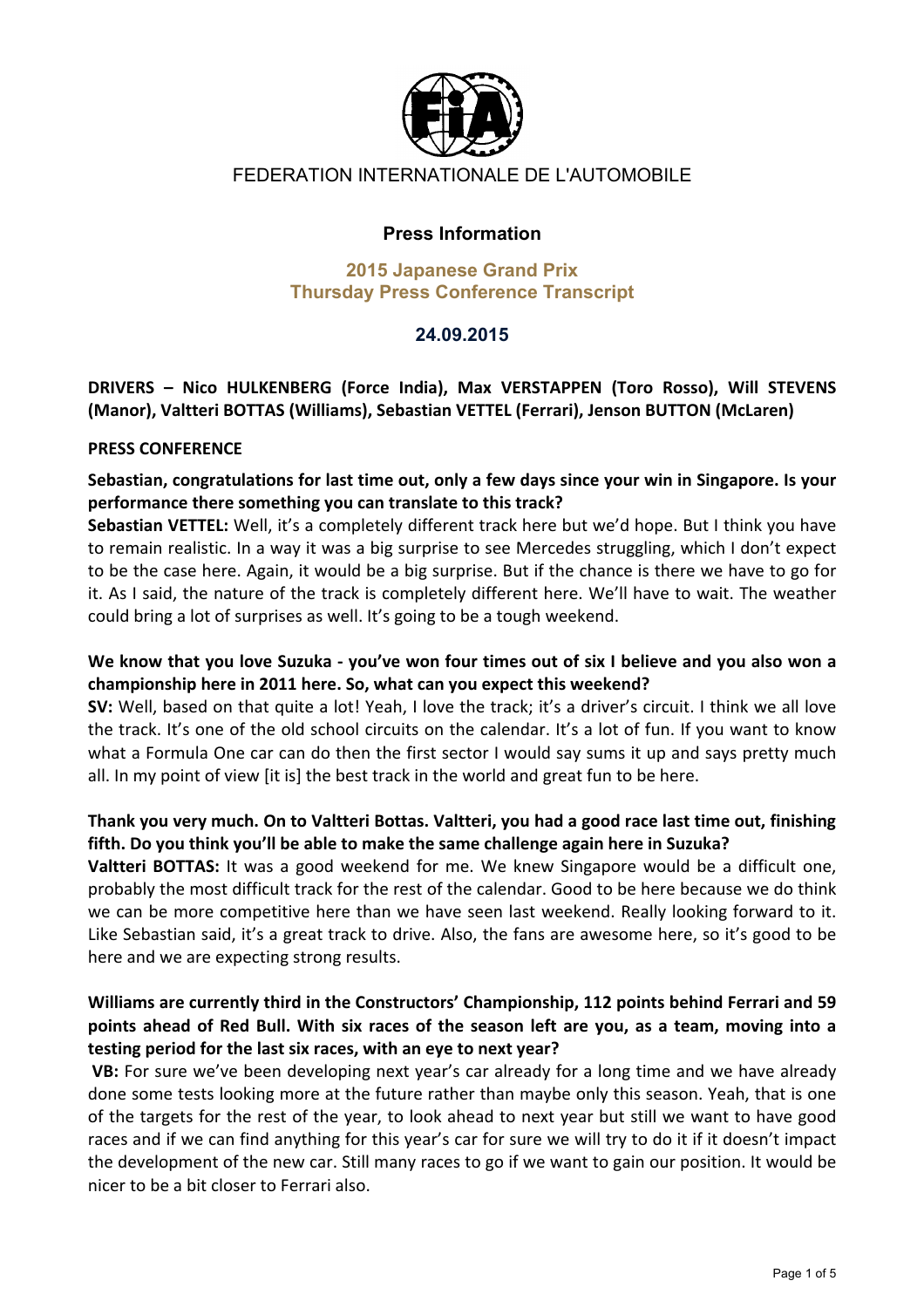## Thanks very much. Will Stevens: new team-mate and a new challenge for you. How do you feel about the rest of the season?

**Will STEVENS:** Yeah, I think the year so far has gone pretty good for me. I think Singapore last weekend for sure wasn't one of my easiest weekends of the year but you need weekends like that to improve and to learn from. So heading into this weekend and the rest of the year I don't know any of the tracks, apart from Abu Dhabi, so I have a lot of learning to do. But I always like coming to new circuits, especially here. It's always [been] a circuit I've wanted to drive, so looking forward to getting out there. The weather looks pretty mixed for the weekend so I'm sure we're going to have a very eventful weekend.

## What about your future at Manor? Are you seeing lots of progress? How have things changed **over the year in the garage?**

**WS:** I think as a team for sure the next few years are going to be pretty exciting for them. This year was always going to be tough, using last year's car with the old Ferrari power unit, so it's going to be as tough as it can [be]. But looking ahead to next year, for me personally we're working hard in the background to try to sort out things for next year, which are looking positive, so we'll see. Hopefully we'll have some things to tell you soon.

### Thank you very much. Max, another really good race and result for you in Singapore but pretty **controversial.'Do'you'want'to'tell'us'about'it'from'your'side?**

Max VERSTAPPEN: Well, I really enjoyed my race. Of course the start was a bit disappointing but from there on I think we had a great pace in the car. Yeah, kept pushing and catching the guys in front of me and at the end to come back in the points was just a great result and, yeah, very happy with that.

### Do you want to tell us a little bit more about what happened between yourself and Carlos Sainz and maybe what has happened since the last grand prix to talk about things within the team? **MV:** Well I can tell you nothing has changed in our relationship or something. I was trying to overtake Checo, I was very close and I was looking in my mirrors as well. It didn't feel for me that it

was close enough to give it a go, so I decided to stay there and at the end we had a conversation about it in the team and everything has been cleared and we are ready to go again here in Japan.

## Thank you very much. Let's move on to Nico Hulkenberg. Nico, it was clearly a disappointing result for you last time out in Singapore, after the collision for Felipe Massa. You've picked up a three-place grid penalty as well. Have you had a chance to look back over the incident and have another view of it?

**NH:** Yeah, definitely. Obviously I looked at the video footage and I think I probably should have given him a bit more room, because he was on the inside and I had some space on the right. Visibility is also difficult when you are alongside each other and I thought I was ahead enough, but I wasn't clearly, in hindsight, so we take up the penalty here. But it's behind us, now we move on and make the best of it this weekend.

### This weekend, today in fact, Sergio Pérez has been confirmed at re-signing for the team, so a bit of stability in Force India. Why do you think re-signing was the right thing for you to do?

**NH:** Well, I think for both of us. We work well together. I think we are a strong combination and I think we both have faith in the team and we see still a lot of potential that we can extract and move forward, together with Force India, and I think both of us want to continue growing with the team.

## **Q: Jenson, you've been the centre of a lot of media speculation over the last week. Can you tell us'what'your'plans'are?**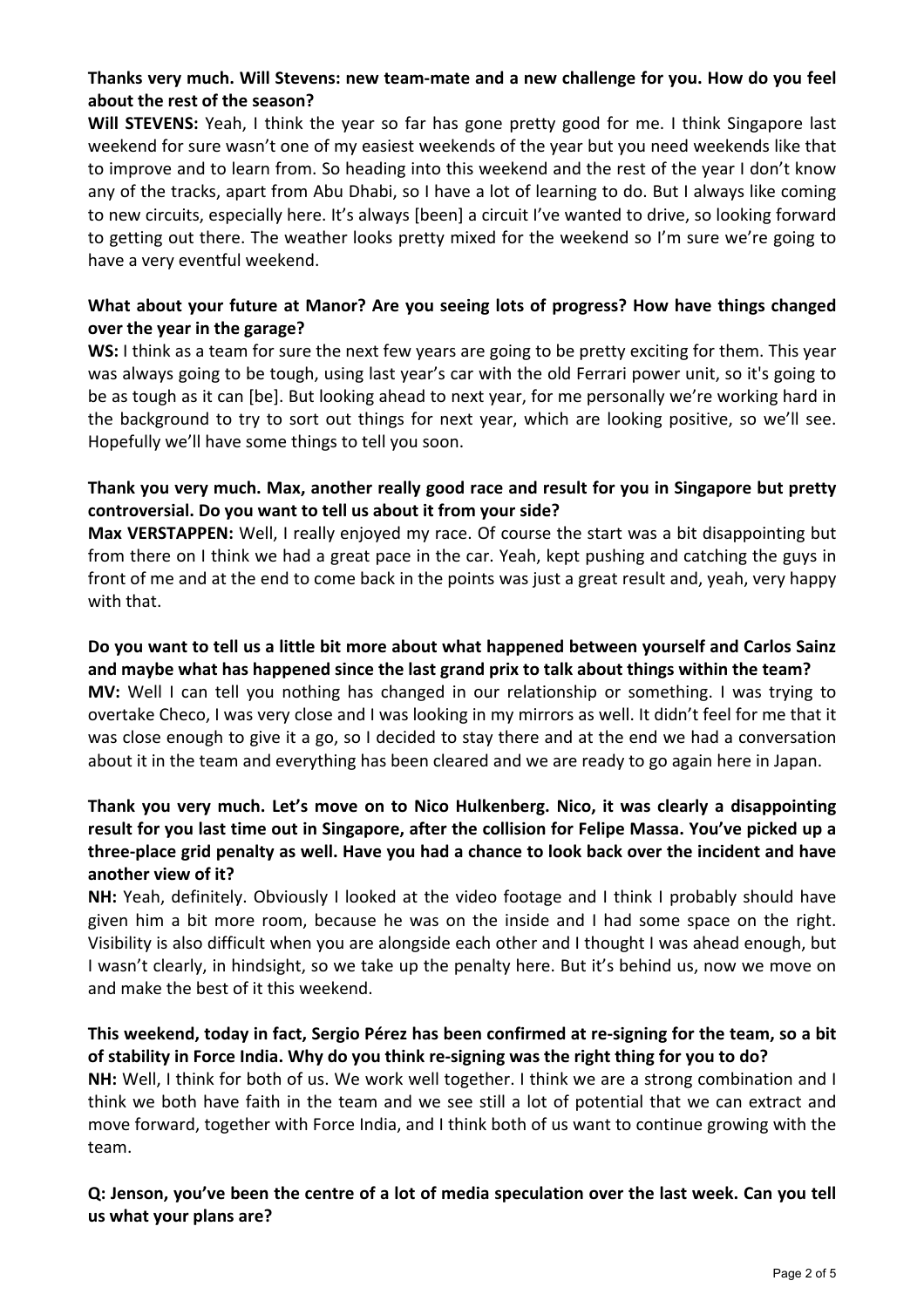**Jenson BUTTON:** What, today? Or after this...?

### It would be nice to have an insight into your plans for the future...

**JB:** OK. Well... I can't give you anything else. Since the last race there's no more information to give you. You're going to have to wait for a little while I'm sorry to say but we're in good talks, the team and myself so, that's it. We're here to concentrate on this weekend. It's a big weekend for us. McLaren-Honda in front of Honda's home crowd at their circuit... we hope that we can have a good weekend. Obviously the weather mixes it up a little bit which I think is what we need to be properly competitive so yeah, we're focussing on this weekend and hoping for a reasonable result.

## **Q:** Japan's always been a special place for you. Just tell us, over your time here, you've never finished outside of the top ten I believe, you won here back in 2011 when Sebastian was **winning his championship – but why is it so special to you?**

**JB:** I think it's, as Sebastian touched on earlier, I think it's a very special circuit for most drivers. It is the best circuit in the world as Sebastian said – not that he's driven every circuit in the world – but it's got a nice flow. I was asked the other day which is the best corner here. It's difficult: you can't pick just one corner, it's just the circuit itself. It's such a fantastic layout. From Turn Two all the way up the Esses, through Dunlop it's breath-taking. A very special circuit to drive on and even better to win on. I've been coming here since '94 when I raced in karts at the kart circuit just across the road. I remember walking the circuit then just thinking, yeah, it was built for a Formula One car. This was *the* circuit for a Formula One car – and it is. It's also very special because a lot of connections to Japan working with Honda for so many years. Obviously my wife is Japanese and yeah, I'm a big fan of the culture as well.

### **QUESTIONS FROM THE FLOOR**

**Q: (Dan Knutson – Auto Action / Speed Sport) Sorry Jenson, you said "we'll have to wait a little** bit." How much is a little? You also said you're in talks with the team. That would seen to suggest you'll be around next year as well?

**JB:** There's so many possibilities of what could happen next year. So many possibilities but I've got nothing else for you I'm sorry to say.

**Q: (Ian'Parkes'– Autosport)'Sorry'Jenson'I'm'going'to'try'and'push'you'a'little'bit'more.'You'did'** speak on Sunday about the fact you no longer had any joy in Formula One: the joy of winning, the joy of being on a podium. Is that a kind of indicator as to your mindset, bearing in mind that joy is probably unlikely to return next season if you were to stay with Honda, given the difficulties they're still likely to face?

**JB:** Yeah, I think it was worded slightly differently than that – but I don't think any driver has joy when they're not fighting for victories. That's what we're here to do, y'know, that's what we love. It's the challenge of fighting at the front and the possibility of fighting at the front. So, no. I don't like finishing  $14<sup>th</sup>$ . I don't like finishing tenth. That's not what gives me joy, that's not what excites me – but there are so many other things that, if they work in your favour, or if you see a future, there's the possibility of joy coming back and that's exciting. That's a challenge. But no, after the Singapore Grand Prix I wasn't joyful. No.

# **Q' (Trent' Price' – Rewind' Media)' Sorry' Jenson,' we'll' get' this' out' of' the' way' now.' Despite' a'** particularly difficult 2015 you've had some extremely good years with Honda. 2004, latter half **of' 2006' respectively.' Being' here'at'your' second' home,' how'would'you'like' to' reflect' on'your'** time at Honda?

**JB:** We've definitely had some ups and downs in the past. 2004 was a great year. I got my first podium that year. I think we got ten podiums that season and finished third in the championship.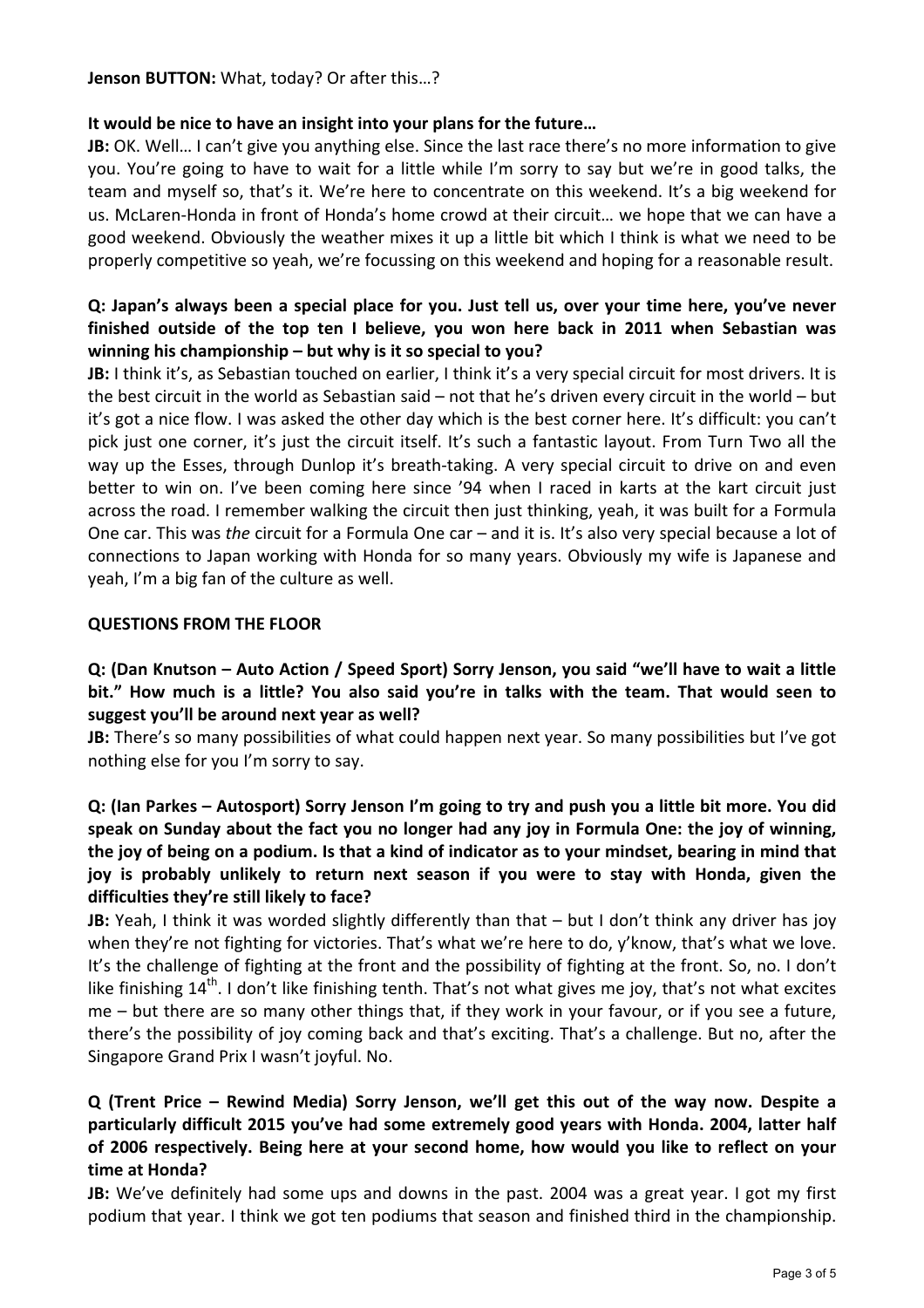We were second in the Constructors' so pretty special year. 2006 was when the team actually became Honda and I won my first grand prix with Honda, and still the only grand prix for Honda in this era. So, a special day. The president of Honda was there. He came to two races that year and he was stood on the podium with me, so a great experience and a great memory. But we never achieved what we set out to do, which was fight for the World Championship. We had some good times, we have a lot of fun – but we never quite achieved that. So, I think this time is an important time for Honda. They will give everything, I think, to win the World Championship, a matter of time. I know they're working flat out. I don't think anybody can put a time on how long it will take but I know they're giving everything to do that so hopefully one day we'll see the president of Honda stood on the podium again.

## **Q: (Ben Edwards – BBC TV) Sebastian, when hybrids came in last year, with the Red Bull, you** didn't seem that comfortable with it, certainly at certain points during last year. Last week in Singapore, you put on a display that showed you are absolutely at one with the car. Has anything changed in your driving style with the hybrid cars? And can you just talk through that change a little bit?

**SV:** I think obviously the cars changed massively from '13 to '14, not just the power unit but also the car itself. So I think for all of us it was the experience that there's quite a lot less grip available, which as a driver is obviously not the right direction to go in because you want to go faster. So there were some things that I had to get used to and for sure, at the beginning of the year, last year wasn't great, getting the experience with this generation of cars etc. On top, I had a difficult year for many reasons but yeah, I think much more in control and comfortable with this year's car compared to last year's for many reasons, but I don't think it's down to the power unit really. I think the power unit, for us drivers – well, it is what it is. I think we're not probably at the same standings as the fans in terms of sound etc. Obviously it is a step back but yeah, in terms of the technology behind it, it is incredible. The question still remains open, whether we need it or not, that's for everyone, individually, to decide, I guess.

# **Q:'(Andrea'Cremonesi'– La'Gazzetta'dello'Sport)'Jenson,'you'were'talking'about'the'enjoyment'** of racing. Behind you is Nico who won at Le Mans this year. Is it an option to do the same as him, to do Formula One and some special races in other categories next year?

**JB:** I've never thought about doing both. I think with a 22-race F1 calendar you're going to be very limited on weekends and sometimes it's nice to have a weekend off from motor racing so I can't see that happening. Maybe Nico's going to be doing the same thing again next year but I think for every other driver it's going to be a super busy calendar if that is the case, that we have that many races. I don't think it will really work – for me, it wouldn't really work anyway.

## **Q: (Luigi Perna - La Gazzetta dello Sport) Seb, looking at this circuit and the next ones, what are** the opportunities for Ferrari in your opinion? And second question: are you used to singing **Italian songs or was after qualifying your first time?**

**SV:** It was not my first time. I think my first time was probably after Malaysia. Yeah, I'm not a good singer so maybe I stop that now, since everyone has heard it.

### **JB:** I don't think any of us are!

**SV:** Well, maybe Lewis is, I don't know. It was obviously out of the moment, it was a special day on Saturday and Sunday so I was singing both days but I think it was more equally bad both days.

To come back to your first question, I don't know, it's difficult to say. Looking at the results so far this year, we had a great car on every track, every nature of circuit: street circuits like Monaco, Singapore we've been competitive but on other tracks as well like I just mentioned: Malaysia. Probably Silverstone was one of the weekends where we lost a little bit of that but then again you look at so many races in the same year and you know we weren't completely off the pace so I think we can be reasonably confident but of course we have to remain realistic. I think we've